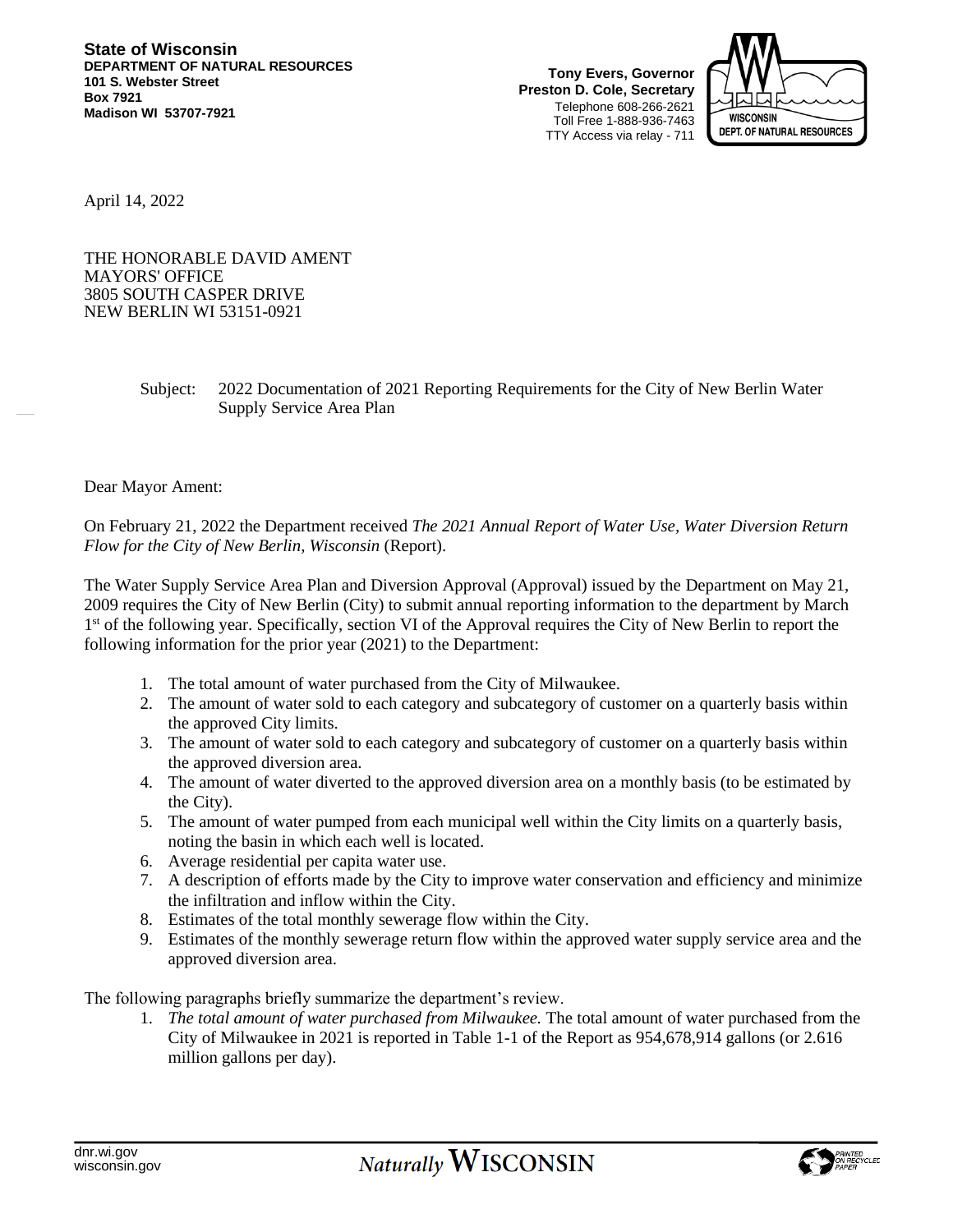- 2. *The amount of water sold to each category and subcategory of customer on a quarterly basis within the approved City limits.* This information is presented in the Report Table 2-1.
- 3. *The amount of water sold to each category and subcategory of customer on a quarterly basis within the approved diversion area.* This information is presented in the Report Table 3-1.
- 4. *The amount of water diverted to the approved diversion area on a monthly basis (to be estimated by the City).* The City diverted 547,031,017 gallons in 2021, an average of 1.499 million gallons per day. New Berlin is authorized to divert an average of 2.142 million gallons per day. The information is presented in the Report Table 4-1.
- 5. *The amount of water pumped from each municipal well within the City limits on a quarterly basis, noting the basin in which each well is located*. This reporting element is no longer applicable. All of the City's wells have been taken out of service and abandoned as required by the Approval.
- 6. *Average residential per capita water use.* The per capita water use calculation is described in Table 6- 1 of the Report. The residential per capita water use in the service area is reported as 55.77 gallons per capita per day (gpcd). The City's goal was to have per capita residential water use reduced by at least 10% from the 2007 base year by 2020. Meeting that goal reflects a residential per capita water use of 61 gpcd or less. In 2021, the City met their goal for per capita residential water use.
- 7. *A description of efforts made by the City to improve water conservation and efficiency and minimize the infiltration and inflow within the City.* Section 7 of the Report details the City's efforts to improve water conservation and efficiency. Efforts to minimize Inflow and Infiltration (I/I) are described in Table 7-1 and in Appendix B. The City spent \$8,625 on reducing I/I in 2021.
- 8. *Estimates of the total monthly sewerage flow within the City.* This information is presented in Table 9-1 of the Report.
- 9. *Estimates of the monthly sewerage return flow within the approved water supply service area and the approved diversion area.* This information is presented in Table 9-1 of the Report. The average monthly sewerage flow within the City for 2021 was estimated as 132,600,000 gallons. The average monthly sewerage flow within the diversion area was estimated as 61,800,000 gallons per month.

| 2021 Summary Data                   |                                                             |                    |
|-------------------------------------|-------------------------------------------------------------|--------------------|
| <b>Type of Water</b>                | <b>Average Amount of Water</b><br>(million gallons per day) | <b>Data Source</b> |
| Purchased water                     | 2.616                                                       | Table 1-1          |
| Sold within city limits             | 2.307                                                       | Table 2-1          |
| Diversion amount                    | 1.499                                                       | Table 4-1          |
| Diversion area sewerage<br>returned | 2.06                                                        | Table 9-1          |
| Total sewerage returned             | 4.42                                                        | Table 9-1          |

In addition to the reporting requirements above, the City has also submitted documentation demonstrating compliance with Tier 3 water conservation as required by section V of the Approval and ch. NR 852, Wis. Admin. Code. The information provided in the Report appears to meet the annual reporting requirements.